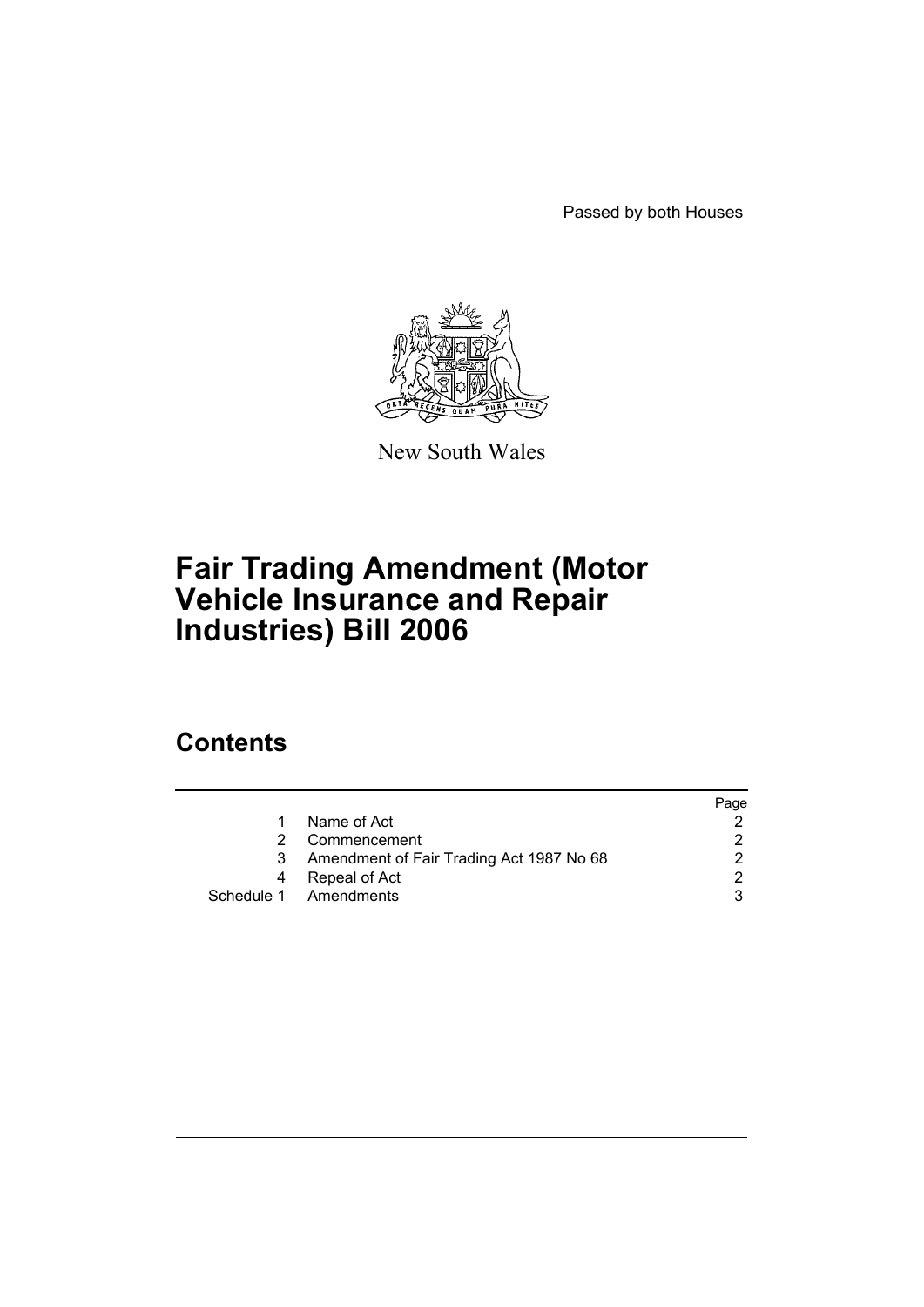*I certify that this PUBLIC BILL, which originated in the LEGISLATIVE ASSEMBLY, has finally passed the LEGISLATIVE COUNCIL and the LEGISLATIVE ASSEMBLY of NEW SOUTH WALES.*

> *Clerk of the Legislative Assembly. Legislative Assembly, Sydney, , 2006*



New South Wales

# **Fair Trading Amendment (Motor Vehicle Insurance and Repair Industries) Bill 2006**

Act No , 2006

An Act to amend the *Fair Trading Act 1987* with respect to an industry code of conduct for the motor vehicle insurance and repair industries; and for other purposes.

*I have examined this Bill, and find it to correspond in all respects with the Bill as finally passed by both Houses.*

*Chairman of Committees of the Legislative Assembly.*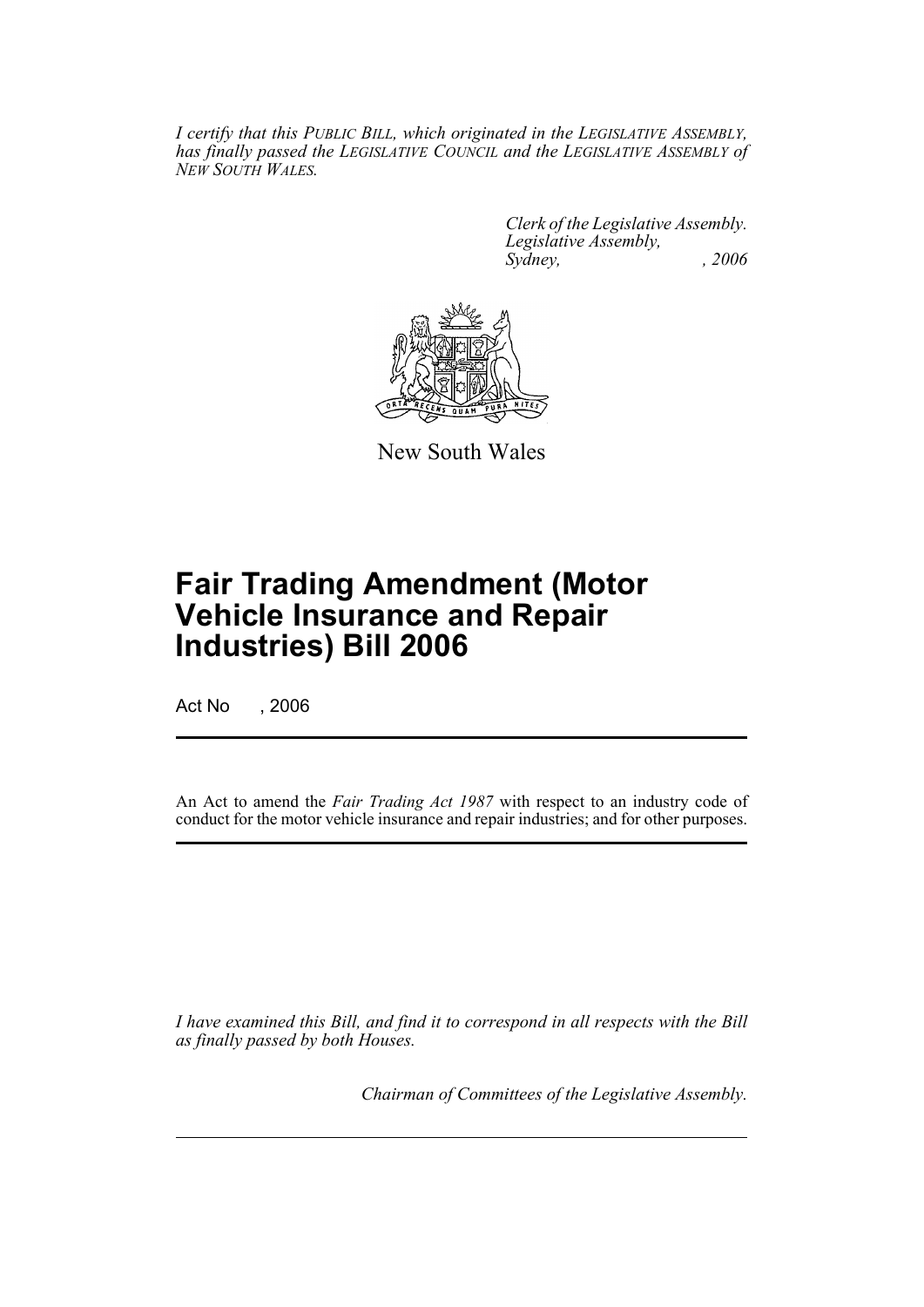# **The Legislature of New South Wales enacts:**

# **1 Name of Act**

This Act is the *Fair Trading Amendment (Motor Vehicle Insurance and Repair Industries) Act 2006*.

# **2 Commencement**

This Act commences on the date of assent to this Act.

# **3 Amendment of Fair Trading Act 1987 No 68**

The *Fair Trading Act 1987* is amended as set out in Schedule 1.

# **4 Repeal of Act**

- (1) This Act is repealed on the day following the day on which this Act commences.
- (2) The repeal of this Act does not, because of the operation of section 30 of the *Interpretation Act 1987*, affect any amendment made by this Act.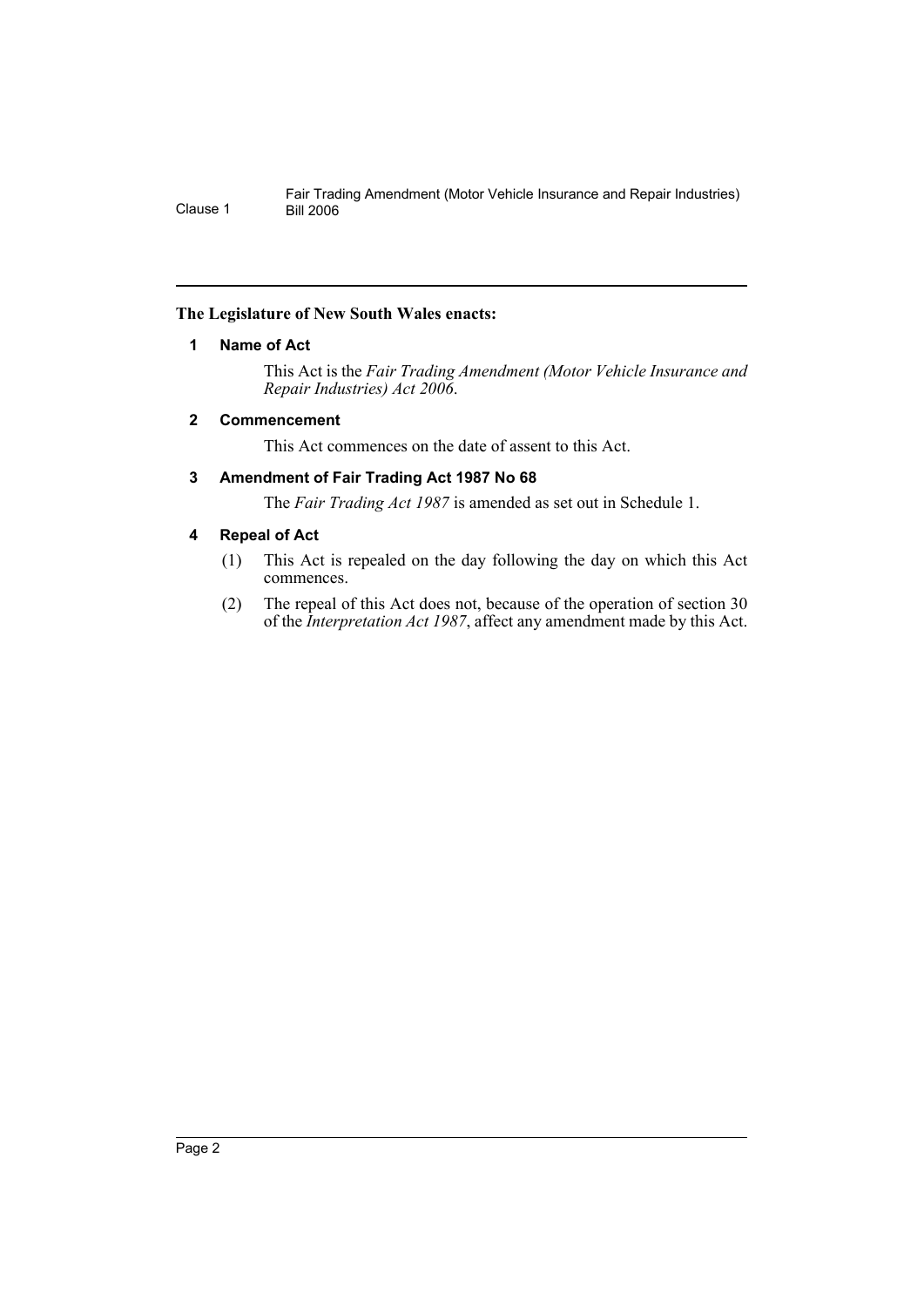Fair Trading Amendment (Motor Vehicle Insurance and Repair Industries) Bill 2006

Amendments **Amendments** Schedule 1

# **Schedule 1 Amendments**

(Section 3)

**[1] Part 5E**

Insert after Part 5D:

# **Part 5E Industry code for motor vehicle insurers and repairers**

### **60V Definitions**

In this Part:

*applicable industry code of conduct* means a code of conduct declared under section 60X (1).

*insurer* means an insurer who is in the business of insuring motor vehicles in respect of property damage and who, in the course of that business, engages or authorises repairers to repair motor vehicles.

*repairer* means a person who is in the business of repairing motor vehicles that have been damaged.

# **60W Object of Part**

The object of this Part is to provide for fair, timely and transparent conduct between insurers and repairers so that consumers with damaged motor vehicles are not unduly inconvenienced or unfairly treated as a result of the business practices in, or disputes between, the motor vehicle insurance and repair industries.

#### **60X Declaration of industry code of conduct in relation to motor vehicle insurers and repairers**

- (1) The regulations may declare that a code of conduct specified or referred to in the regulations is an applicable industry code of conduct for the purposes of this Part in relation to the conduct of the business of insurers and repairers.
- (2) A regulation that declares a code of conduct under subsection (1) may:
	- (a) exclude any class of motor vehicles from the application of the code, and
	- (b) exclude any provision of the code that relates to the voluntary application of that code.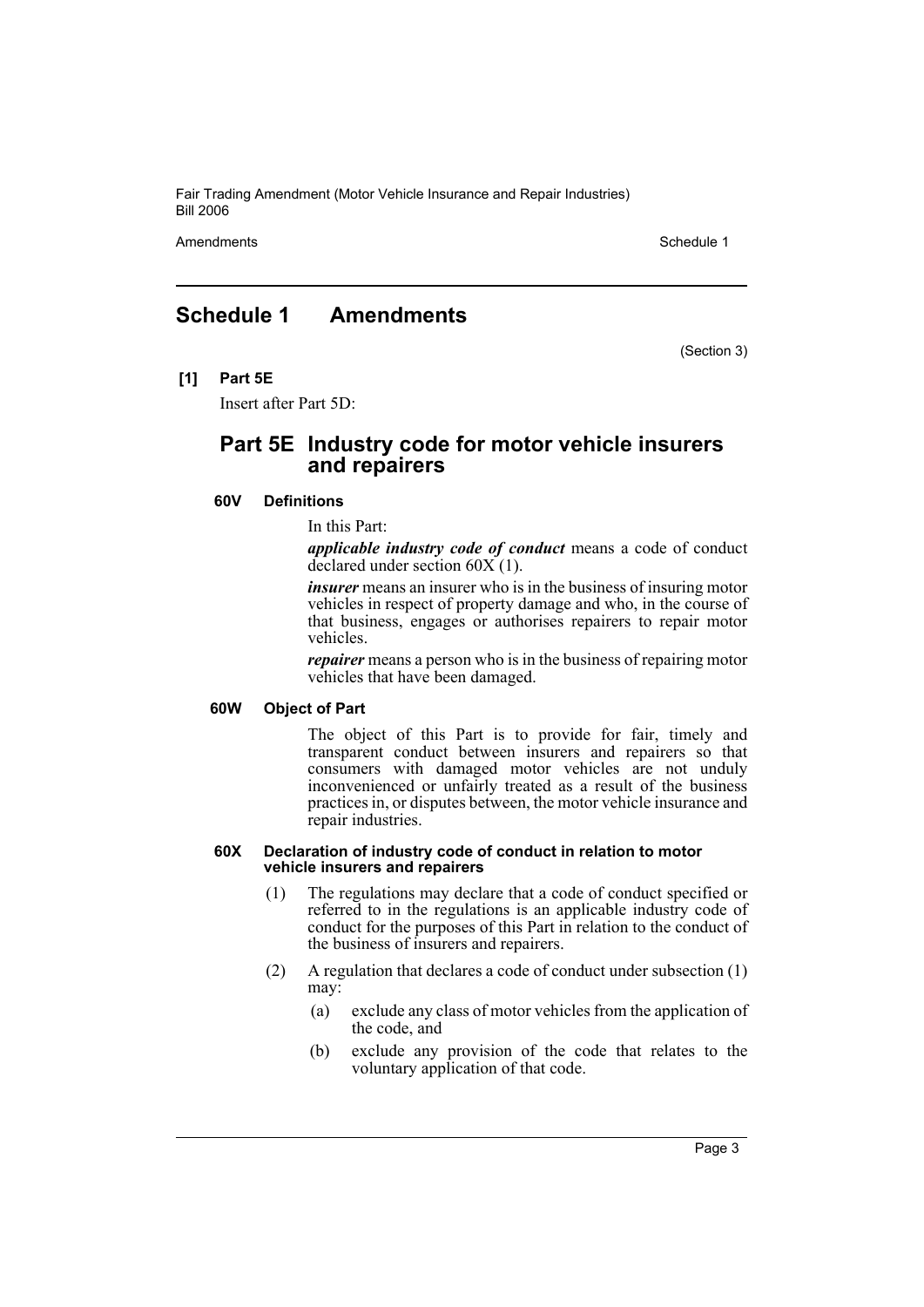Fair Trading Amendment (Motor Vehicle Insurance and Repair Industries) Bill 2006

Schedule 1 Amendments

(3) The regulations may contain provisions of a savings or transitional nature consequent on the declaration of an applicable industry code of conduct.

## **60Y Compliance with applicable industry code of conduct**

- (1) An insurer or repairer must, in trade or commerce, comply with an applicable industry code of conduct.
- (2) If an alleged contravention of an applicable industry code of conduct is the subject of a dispute between an insurer and repairer, the provisions of Part 6 for enforcement or remedies in respect of the contravention do not apply unless:
	- (a) the dispute resolution procedures under the code have been followed but the dispute has not been resolved, or
	- (b) the insurer or repairer refuses to take part in those procedures.
- (3) An insurer or repairer may only take action under Part 6 if the insurer or repairer is not the party refusing to take part in the dispute resolution procedures under the applicable industry code of conduct.
- (4) The Minister and the Director-General may decline to take action under Part 6 with respect to an alleged contravention of an applicable industry code of conduct if they consider that it is not in the public interest to take that action.

# **[2] Section 62 Offences against this Act**

Omit "other than section 42 or 43" from section 62 (1). Insert instead "other than section 42, 43 or 60Y".

## **[3] Section 65 Injunctions**

Insert ",  $5E$ " after ",  $5D$ " in section 65 (1) (a).

**[4] Section 66 Other injunctions**

Insert ",  $5E$ " after ",  $5D$ " in section 66 (1) (a) (i).

**[5] Section 67 Order to disclose information or publish advertisement** Insert ", 5E" after ", 5D".

## **[6] Section 68 Actions for damages**

Omit "or 5D" from section 68 (1). Insert instead ", 5D or 5E".